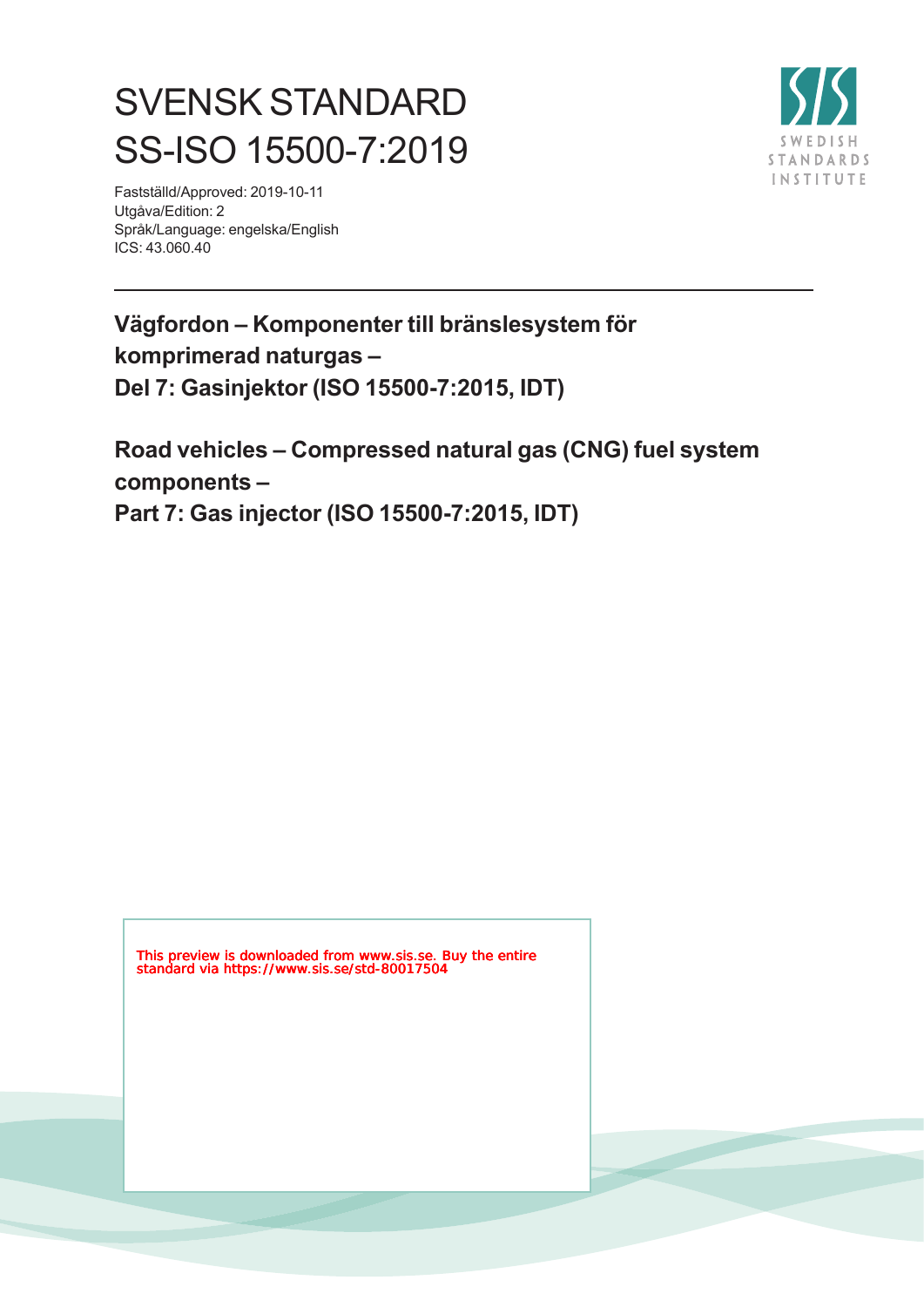## Standarder får världen att fungera

*SIS (Swedish Standards Institute) är en fristående ideell förening med medlemmar från både privat och offentlig sektor. Vi är en del av det europeiska och globala nätverk som utarbetar internationella standarder. Standarder är dokumenterad kunskap utvecklad av framstående aktörer inom industri, näringsliv och samhälle och befrämjar handel över gränser, bidrar till att processer och produkter blir säkrare samt effektiviserar din verksamhet.* 

#### **Delta och påverka**

Som medlem i SIS har du möjlighet att påverka framtida standarder inom ditt område på nationell, europeisk och global nivå. Du får samtidigt tillgång till tidig information om utvecklingen inom din bransch.

#### **Ta del av det färdiga arbetet**

Vi erbjuder våra kunder allt som rör standarder och deras tillämpning. Hos oss kan du köpa alla publikationer du behöver – allt från enskilda standarder, tekniska rapporter och standardpaket till handböcker och onlinetjänster. Genom vår webbtjänst e-nav får du tillgång till ett lättnavigerat bibliotek där alla standarder som är aktuella för ditt företag finns tillgängliga. Standarder och handböcker är källor till kunskap. Vi säljer dem.

#### **Utveckla din kompetens och lyckas bättre i ditt arbete**

Hos SIS kan du gå öppna eller företagsinterna utbildningar kring innehåll och tillämpning av standarder. Genom vår närhet till den internationella utvecklingen och ISO får du rätt kunskap i rätt tid, direkt från källan. Med vår kunskap om standarders möjligheter hjälper vi våra kunder att skapa verklig nytta och lönsamhet i sina verksamheter.

**Vill du veta mer om SIS eller hur standarder kan effektivisera din verksamhet är du välkommen in på www.sis.se eller ta kontakt med oss på tel 08-555 523 00.**

## Standards make the world go round

*SIS (Swedish Standards Institute) is an independent non-profit organisation with members from both the private and public sectors. We are part of the European and global network that draws up international standards. Standards consist of documented knowledge developed by prominent actors within the industry, business world and society. They promote cross-border trade, they help to make processes and products safer and they streamline your organisation.*

#### **Take part and have influence**

As a member of SIS you will have the possibility to participate in standardization activities on national, European and global level. The membership in SIS will give you the opportunity to influence future standards and gain access to early stage information about developments within your field.

#### **Get to know the finished work**

We offer our customers everything in connection with standards and their application. You can purchase all the publications you need from us - everything from individual standards, technical reports and standard packages through to manuals and online services. Our web service e-nav gives you access to an easy-to-navigate library where all standards that are relevant to your company are available. Standards and manuals are sources of knowledge. We sell them.

#### **Increase understanding and improve perception**

With SIS you can undergo either shared or in-house training in the content and application of standards. Thanks to our proximity to international development and ISO you receive the right knowledge at the right time, direct from the source. With our knowledge about the potential of standards, we assist our customers in creating tangible benefit and profitability in their organisations.

**If you want to know more about SIS, or how standards can streamline your organisation, please visit www.sis.se or contact us on phone +46 (0)8-555 523 00**



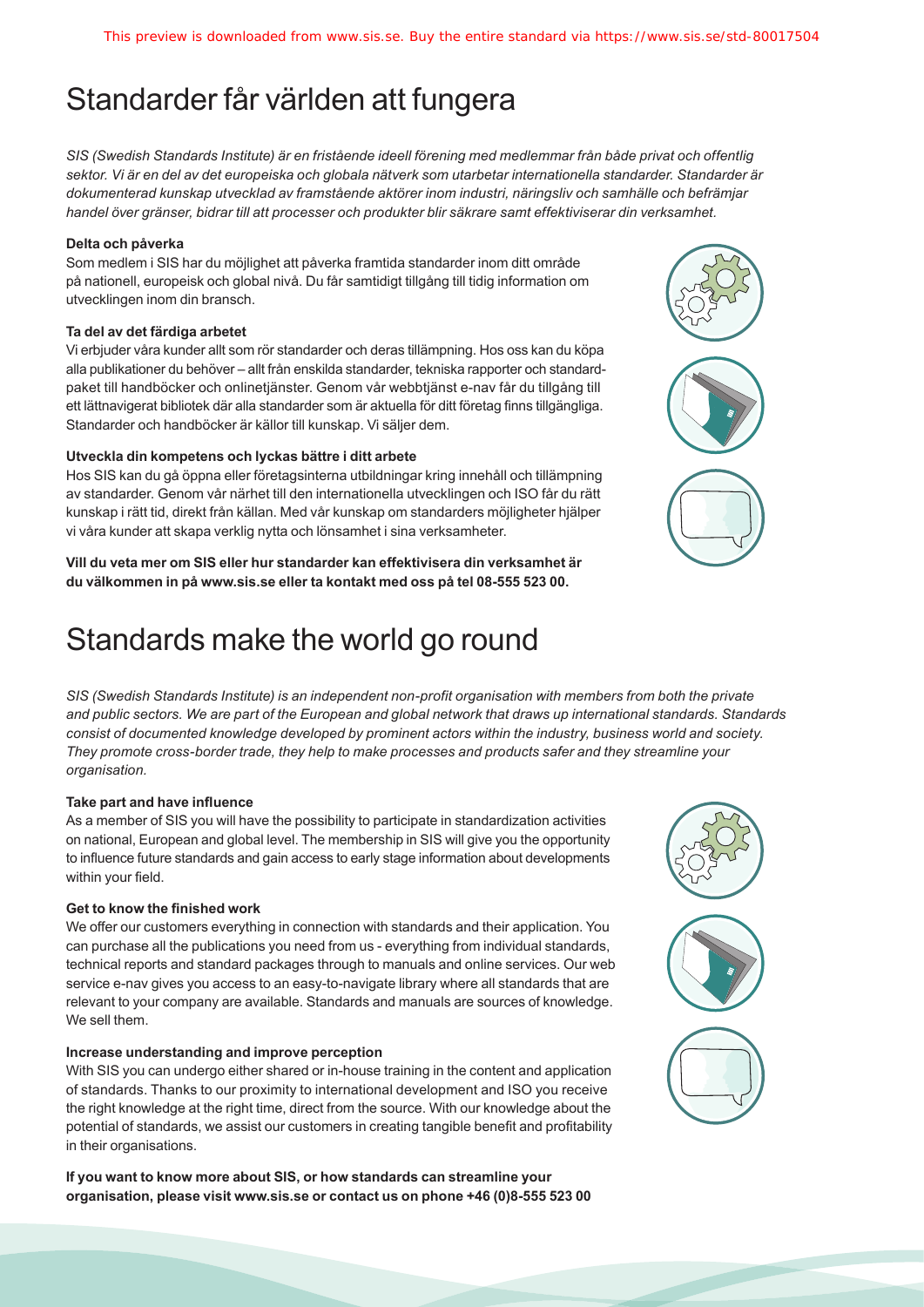Den internationella standarden ISO 15500-7:2015 gäller som svensk standard. Detta dokument innehåller den officiella engelska versionen av ISO 15500-7:2015.

Denna standard ersätter SS-ISO 15500-7, utgåva 1

The International Standard ISO 15500-7:2015 has the status of a Swedish Standard. This document contains the official English version of ISO 15500-7:2015.

This standard supersedes the SS-ISO 15500-7, edition 1

© Copyright/Upphovsrätten till denna produkt tillhör SIS, Swedish Standards Institute, Stockholm, Sverige. Användningen av denna produkt regleras av slutanvändarlicensen som återfinns i denna produkt, se standardens sista sidor.

© Copyright SIS, Swedish Standards Institute, Stockholm, Sweden. All rights reserved. The use of this product is governed by the end-user licence for this product. You will find the licence in the end of this document.

*Upplysningar om sakinnehållet i standarden lämnas av SIS, Swedish Standards Institute, telefon 08-555 520 00. Standarder kan beställas hos SIS som även lämnar allmänna upplysningar om svensk och utländsk standard.*

*Information about the content of the standard is available from the Swedish Standards Institute (SIS), telephone +46 8 555 520 00. Standards may be ordered from SIS, who can also provide general information about Swedish and foreign standards.*

Denna standard är framtagen av kommittén för Motorer i bilar, SIS/TK 220.

Har du synpunkter på innehållet i den här standarden, vill du delta i ett kommande revideringsarbete eller vara med och ta fram andra standarder inom området? Gå in på www.sis.se - där hittar du mer information.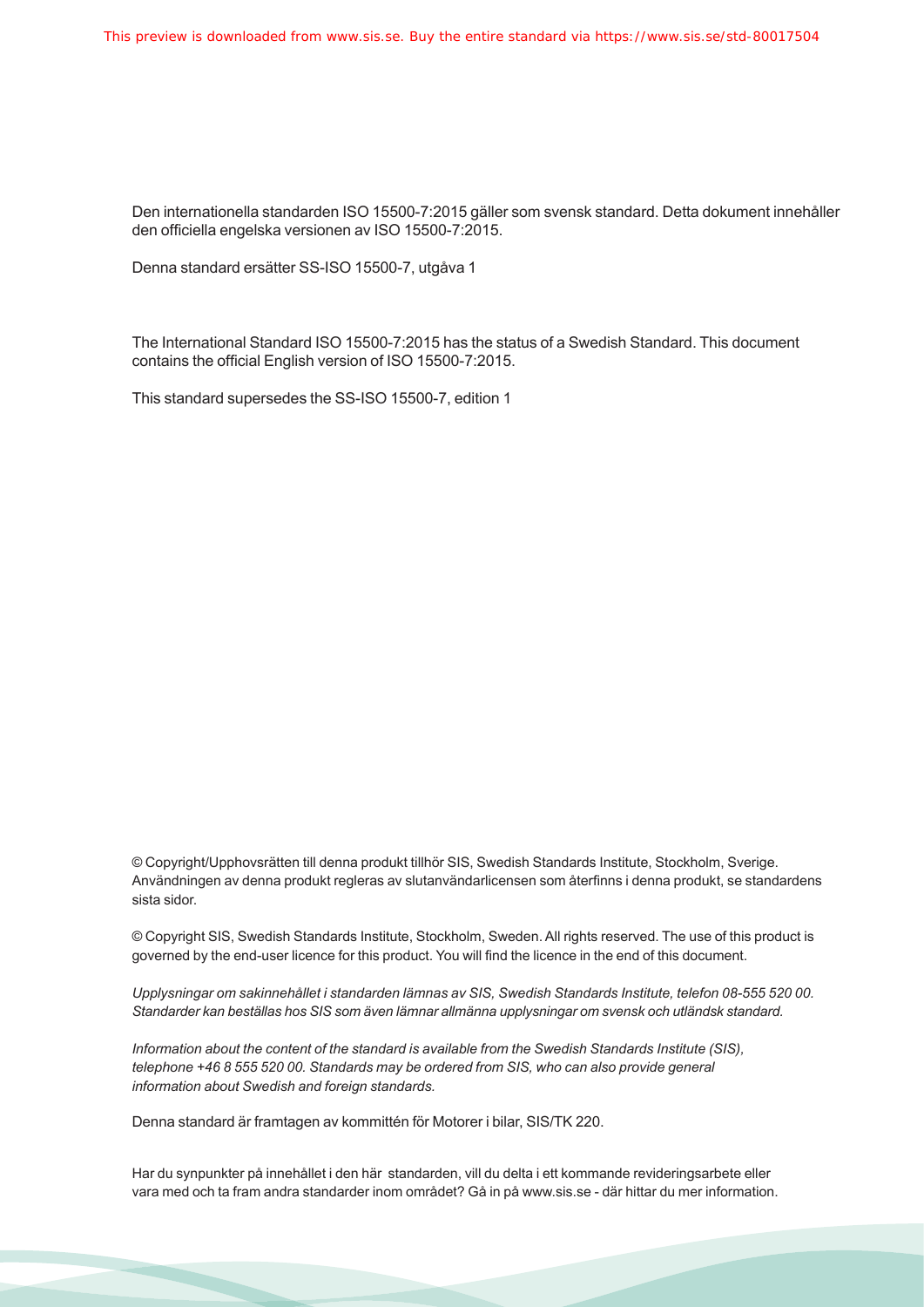## **Contents**

| 3 |                                                                      |  |  |
|---|----------------------------------------------------------------------|--|--|
|   | $\textbf{Marking}.\textcolor{red}{\textbf{max}}. \textcolor{red}{2}$ |  |  |
| 5 |                                                                      |  |  |
| 6 |                                                                      |  |  |
|   | 6.1                                                                  |  |  |
|   | 6.2                                                                  |  |  |
|   | 6.3                                                                  |  |  |
|   |                                                                      |  |  |
|   |                                                                      |  |  |
|   | 6.4                                                                  |  |  |
|   |                                                                      |  |  |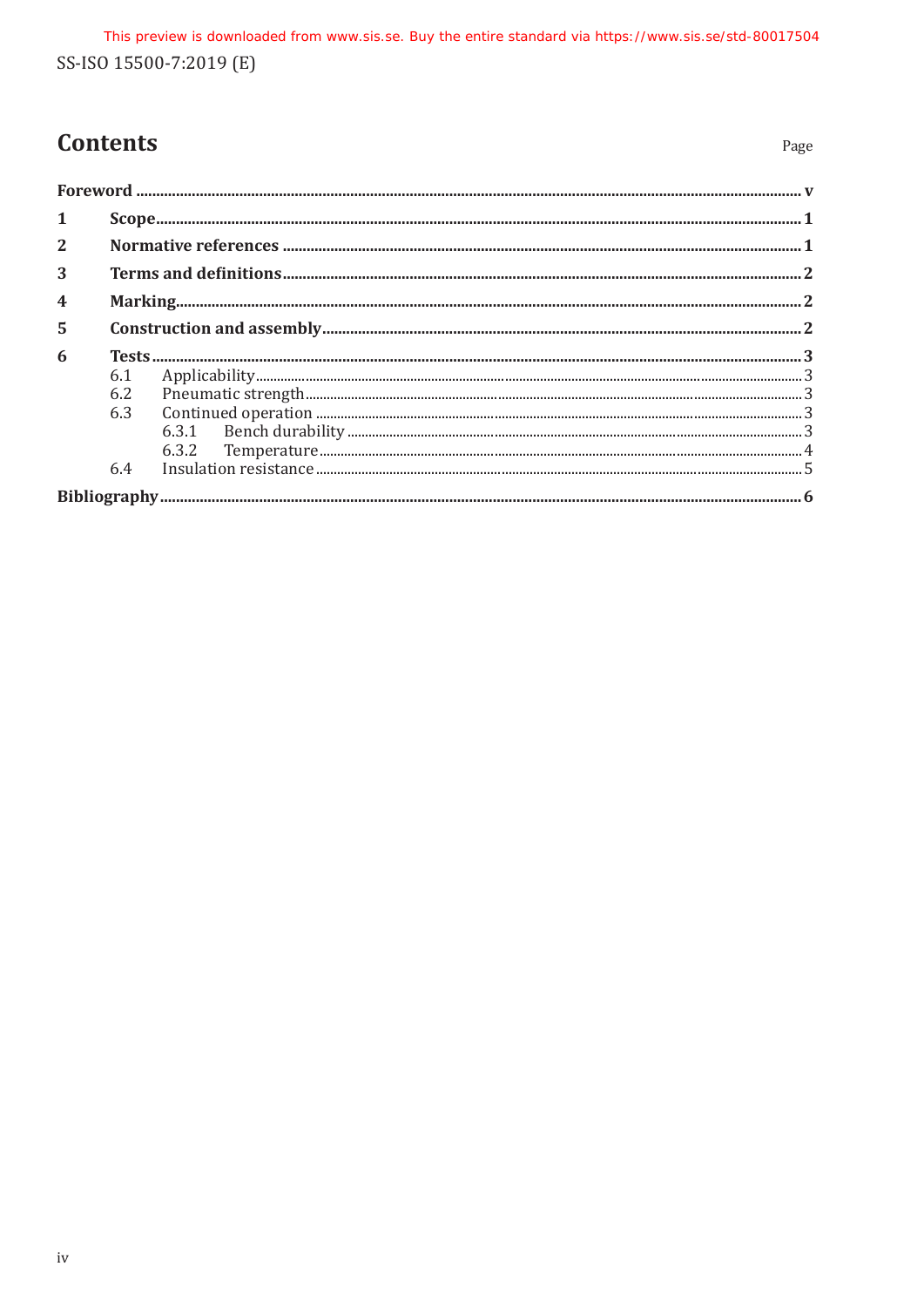## <span id="page-4-0"></span>**Foreword**

ISO (the International Organization for Standardization) is a worldwide federation of national standards bodies (ISO member bodies). The work of preparing International Standards is normally carried out through ISO technical committees. Each member body interested in a subject for which a technical committee has been established has the right to be represented on that committee. International organizations, governmental and non-governmental, in liaison with ISO, also take part in the work. ISO collaborates closely with the International Electrotechnical Commission (IEC) on all matters of electrotechnical standardization.

The procedures used to develop this document and those intended for its further maintenance are described in the ISO/IEC Directives, Part 1. In particular the different approval criteria needed for the different types of ISO documents should be noted. This document was drafted in accordance with the editorial rules of the ISO/IEC Directives, Part 2 (see [www.iso.org/directives\)](http://www.iso.org/directives).

Attention is drawn to the possibility that some of the elements of this document may be the subject of patent rights. ISO shall not be held responsible for identifying any or all such patent rights. Details of any patent rights identified during the development of the document will be in the Introduction and/or on the ISO list of patent declarations received (see [www.iso.org/patents](http://www.iso.org/patents)).

Any trade name used in this document is information given for the convenience of users and does not constitute an endorsement.

For an explanation on the meaning of ISO specific terms and expressions related to conformity assessment, as well as information about ISO's adherence to the WTO principles in the Technical Barriers to Trade (TBT) see the following URL: **Foreword - Supplementary information** 

The committee responsible for this document is ISO/TC 22, *Road vehicles*, Subcommittee SC 41, *Specific aspects for gaseous fuels*.

This second edition cancels and replaces the first edition (ISO 15500-7:2002), which has been technically revised.

ISO 15500 consists of the following parts, under the general title *Road vehicles — Compressed natural gas (CNG) fuel system components*:

- *Part 1: General requirements and definitions*
- *Part 2: Performance and general test methods*
- *Part 3: Check valve*
- *Part 4: Manual valve*
- *Part 5: Manual cylinder valve*
- *Part 6: Automatic valve*
- *Part 7: Gas injector*
- *Part 8: Pressure indicator*
- *Part 9: Pressure regulator*
- *Part 10: Gas-flow adjuster*
- *Part 11: Gas/air mixer*
- *Part 12: Pressure relief valve (PRV)*
- *Part 13: Pressure relief device (PRD)*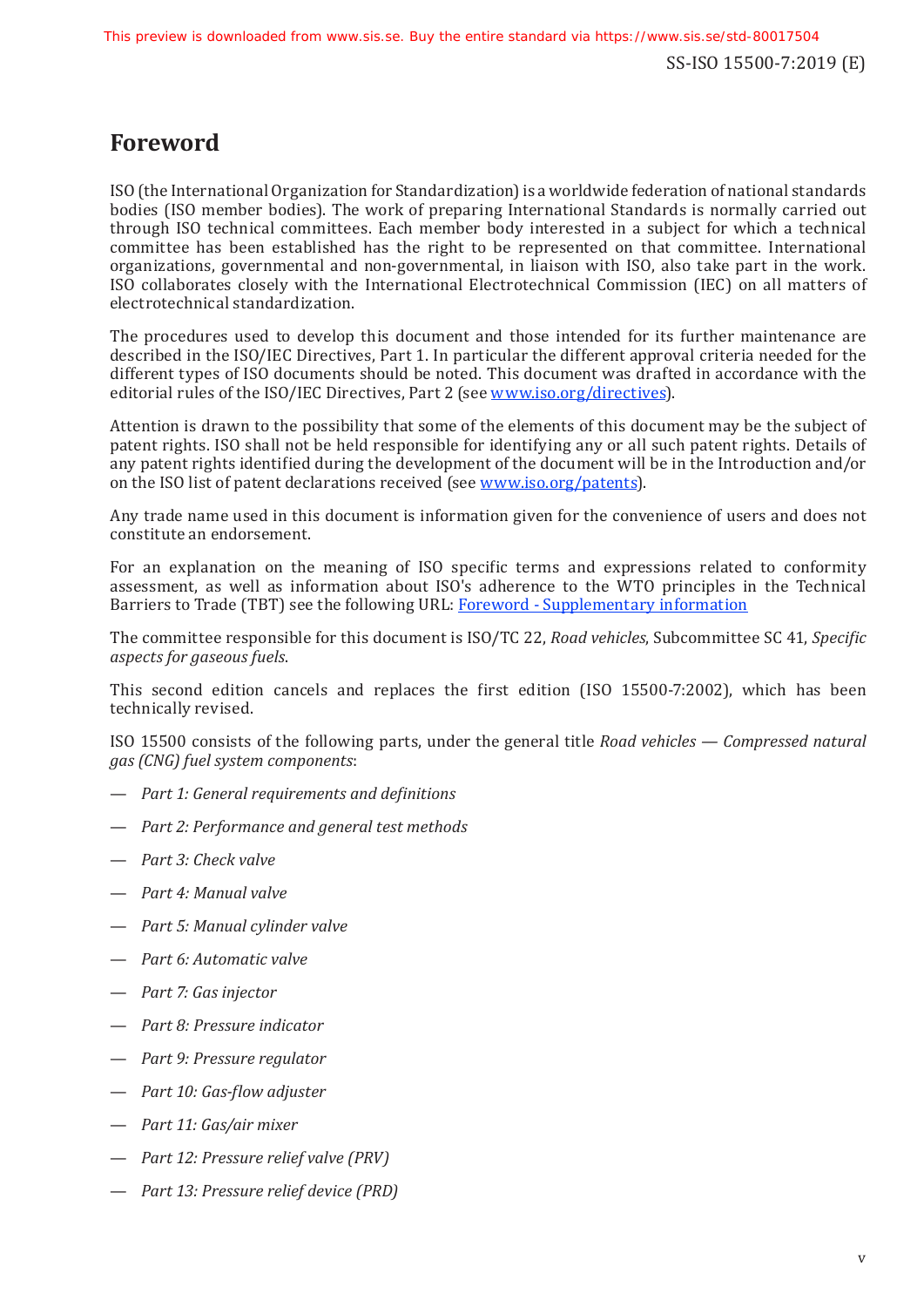SS-ISO 15500-7:2019 (E) This preview is downloaded from www.sis.se. Buy the entire standard via https://www.sis.se/std-80017504

- *Part 14: Excess flow valve*
- *Part 15: Gas-tight housing and ventilation hose*
- *Part 16: Rigid fuel line in stainless steel*
- *Part 17: Flexible fuel line*
- *Part 18: Filter*
- *Part 19: Fittings*
- *Part 20: Rigid fuel line in material other than stainless steel*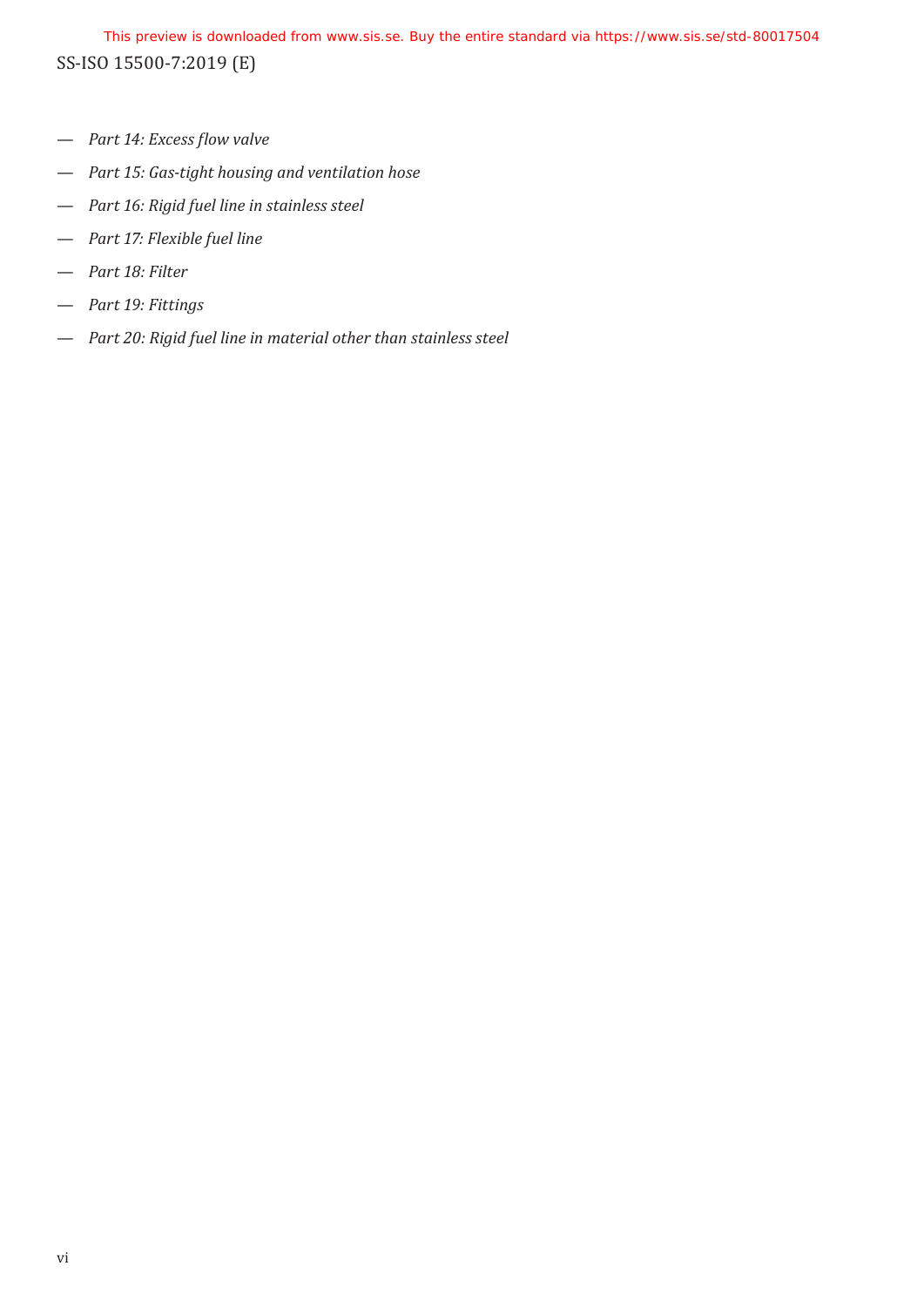## **Road vehicles — Compressed natural gas (CNG) fuel system components —**

## Part 7: **Gas injector**

## <span id="page-6-0"></span>**1 Scope**

This part of ISO 15500 specifies tests and requirements for the gas injector and/or fuel rail, a compressed natural gas fuel system component intended for use on the types of motor vehicles defined in ISO 3833.

This part of ISO 15500 is applicable to vehicles using natural gas in accordance with ISO 15403-1 (mono-fuel, bi-fuel, or dual-fuel applications). It is not applicable to injectors intended for high-pressure injection to the combustion chamber, or to the following:

- a) liquefied natural gas (LNG) fuel system components located upstream of, and including, the vaporizer;
- b) fuel containers;
- c) stationary gas engines;
- d) container mounting hardware;
- e) electronic fuel management;
- f) refuelling receptacles.

NOTE 1 It is recognized that miscellaneous components not specifically covered herein can be examined to meet the criteria of this part of ISO 15500 and tested according to the appropriate functional tests.

NOTE 2 All references to pressure in this part of ISO 15500 are to be considered gauge pressures unless otherwise specified.

NOTE 3 This part of ISO 15500 is based upon a service pressure for natural gas as fuel of 20 MPa [200 bar1)] settled at 15 °C. Other service pressures can be accommodated by adjusting the pressure by the appropriate factor (ratio). For example, a 25 MPa (250 bar) service pressure system will require pressures to be multiplied by 1,25.

### <span id="page-6-1"></span>**2 Normative references**

The following documents, in whole or in part, are normatively referenced in this document and are indispensable for its application. For dated references, only the edition cited applies. For undated references, the latest edition of the referenced document (including any amendments) applies.

ISO 15500-1, *Road vehicles — Compressed natural gas (CNG) fuel system components — Part 1: General requirements and definitions*

ISO 15500-2:—2), *Road vehicles — Compressed natural gas (CNG) fuel system components — Part 2: Performance and general test methods*

<sup>1) 1</sup> bar =  $0.1$  MPa =  $10^5$  Pa 1 MPa =  $1$  N/mm<sup>2</sup>

<sup>2)</sup> To be published. (Revision of ISO 15500-2:2012).